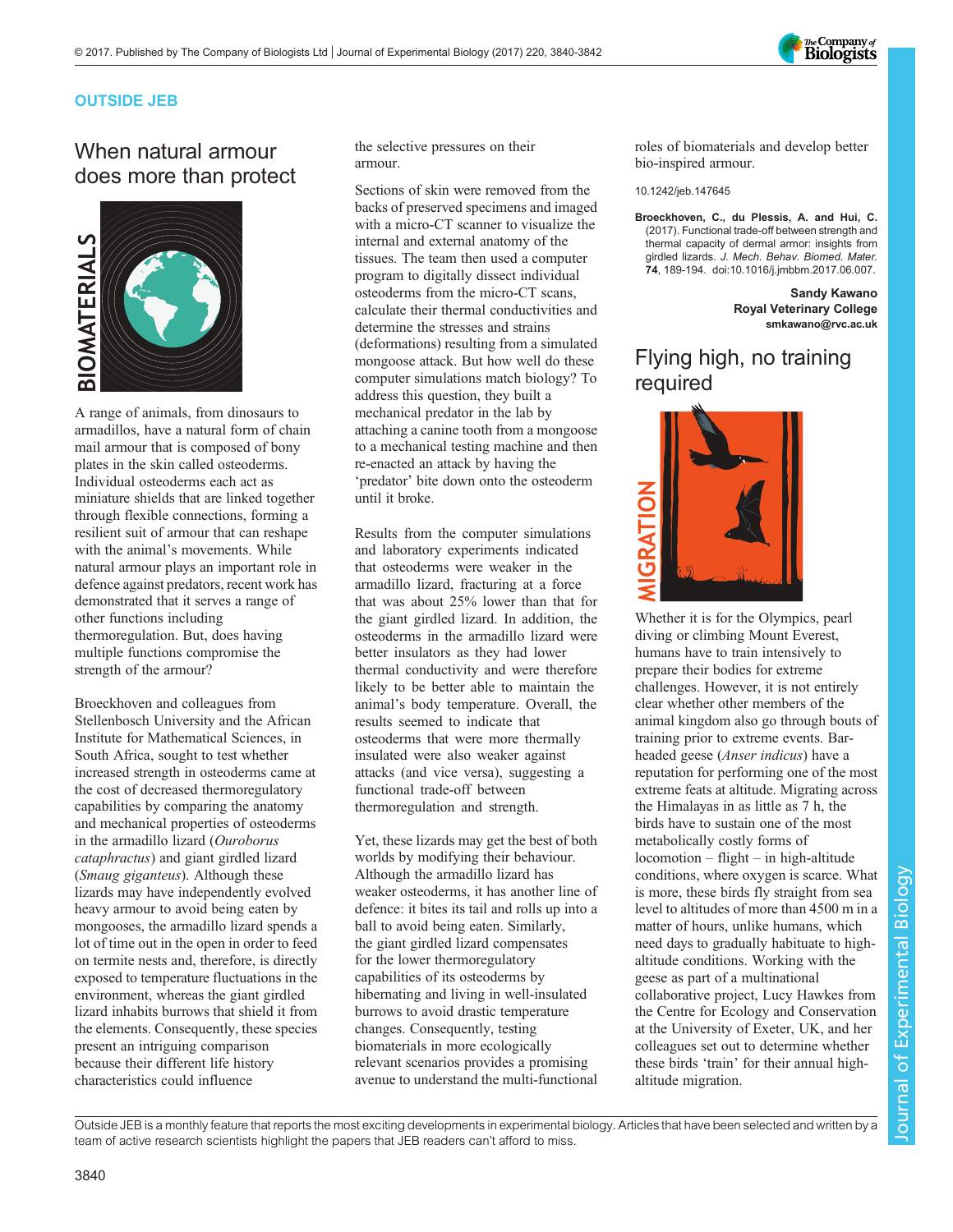Travelling to Terkhiin Tsagaan lake in Mongolia – where the bar-headed geese moult and are unable to fly, during a 2–3 week period prior to migration – Hawkes and colleagues captured small groups of the geese by herding them with inflatable kayaks into shoreline nets. The team then surgically implanted data loggers in the abdomens of the birds to record their heart rate, acceleration and internal temperature and pressure. They then released the animals and recaptured them a year later, when the geese returned to the lake after their migration in order to remove the loggers and download the data.

To determine whether the birds trained for their migration, the authors looked at the activity that the animals undertook and the variation in their heart rate during the premigratory period. To estimate whether the geese exercised more prior to migration, the authors measured the acceleration produced by the animals as they moved around, which can clearly distinguish flapping from walking and resting. They found that the total amount of activity did not increase prior to migration, nor did the frequency of strenuous flapping on the ground – short, intense ground-based social displays which may also double as strength-training. If the geese were becoming physically fitter, the team also reckoned that their minimum, overnight heart rate would get lower, and their maximum heart rate during flight should get higher, but they found no evidence of either. Compiling the observations, Hawkes and her co-authors could not find evidence that bar-headed geese engage in any type of flight training activity prior to migration.

Hawkes and her colleagues also suggest that perhaps bar-headed geese use the rest periods during migration to allow their muscles to recover and rebuild, which may increase their fitness over the course of the migration and could explain the lack of training prior to their departure. In addition, the authors suggest that the cardiac and respiratory systems of the barheaded geese play an important role in ensuring their impressive performances at altitude, as they are adapted to take up as much oxygen as possible from the environment and quickly deliver it to the organs where it is needed. It appears that a combination of adaptations allows the bar-headed geese to fly high, no training required.

10.1242/jeb.147678

[Hawkes, L. A., Batbayar, N., Butler, P. J., Chua,](http://dx.doi.org/10.1093/icb/icx068) [B., Frappell, P. B., Meier, J. U., Milsom, W. K.,](http://dx.doi.org/10.1093/icb/icx068) [Natsagdorj, T., Parr, N., Scott, G. R. et al.](http://dx.doi.org/10.1093/icb/icx068) [\(2017\). Do bar-headed geese train for high](http://dx.doi.org/10.1093/icb/icx068) altitude flights? [Integr. Comp. Biol.](http://dx.doi.org/10.1093/icb/icx068) 57, 240-251. [doi: 10.1093/icb/icx068.](http://dx.doi.org/10.1093/icb/icx068)

> Oana Birceanu Wilfrid Laurier University [obirceanu@gmail.com](mailto:obirceanu@gmail.com)

# Speed limits for the animal kingdom



Ask anyone 'what is the fastest animal on earth?'. A guaranteed popular response will be 'a cheetah!'. But, if you ask 'why are cheetahs the fastest animals?', you might receive some quizzical looks and uncertain shoulder shrugs. Until recently, most scientists also felt this way. The largest animals should be able to move the fastest because they have more muscle to propel them to top speed, in theory. Why then are the largest animals – think elephants – outpaced by mid-sized animals like cheetahs? This conundrum doesn't just hold for land-running animals but also for those that swim and fly: being mid-sized truly is the sweet spot for moving fast.

Myriam Hirt from the German Centre for Integrative Biodiversity Research and her colleagues from Friedrich Schiller University, Yale University, and Imperial College London, sought to solve the perplexing mystery behind animal speed. Hirt's team looked at whether the muscles that power movement may actually slow down the largest animals. The researchers focused on 'fast-twitch' muscle fibres, which animals use when pulling off their fastest performance. Though this type of muscle helps speedsters move quickly, fast-twitch fibres consume energy stores more quickly than they can be replaced, leading eventually to fatigue. The heavier an animal is, the longer it will take to reach its fastest speed, and the more

energy it will require to reach that speed. Hirt and colleagues predicted that the biggest animals never reach their true top speed because they burn up their fuel supplies before attaining their fastest pace.

Using the prediction that larger animals would tire out before hitting their potential top speed, the researchers modelled the maximum speeds that animals could attain based on their body mass and mode of locomotion (whether an animal travels on land, in water or in air). Hirt's new muscle-based model was incredibly precise and predicted animal top speeds with 90% accuracy in the 474 different species that the team tested. Impressively, the model was accurate for animals from 30 μg (mite) to 108 400 kg (blue whale) in body size and for animals from vastly different habitats. On land, under water and in the air, Hirt and colleagues' model showed that mid-sized animals outpaced their larger counterparts. The researchers suggest that mid-sized animals have enough heft and power to move fast, but not so much that they are held back.

One exciting application for an allencompassing muscle model such as Hirt's is that researchers can use it to estimate speeds for long-extinct species. The researchers investigated whether their model could stand the test of time and predict top speeds for six different dinosaurs. The model showed that a nimble, mid-sized Velociraptor would have moved almost twice as fast as a massive Tyrannosaurus at their fastest paces, confirming the expectations of previous researchers, who thought Tyrannosaurus to be relatively slow.

The team's research also has exciting applications for currently living animals. Hirt's work could be a valuable starting point for investigating why some animals differ from their model's prediction by being either faster or slower than expected.

#### 10.1242/jeb.147660

[Hirt, M. R., Jetz, W., Rall, B. C. and Brose, U.](http://dx.doi.org/10.1038/s41559-017-0241-4) [\(2017\). A general scaling law reveals why the](http://dx.doi.org/10.1038/s41559-017-0241-4) [largest animals are not the fastest.](http://dx.doi.org/10.1038/s41559-017-0241-4) Nat. Ecol. Evol. 1[, 1116-1122. doi: 10.1038/s41559-017-](http://dx.doi.org/10.1038/s41559-017-0241-4) [0241-4.](http://dx.doi.org/10.1038/s41559-017-0241-4)

> Erin McCallum Umeå University [erin.mccallum@umu.se](mailto:erin.mccallum@umu.se)